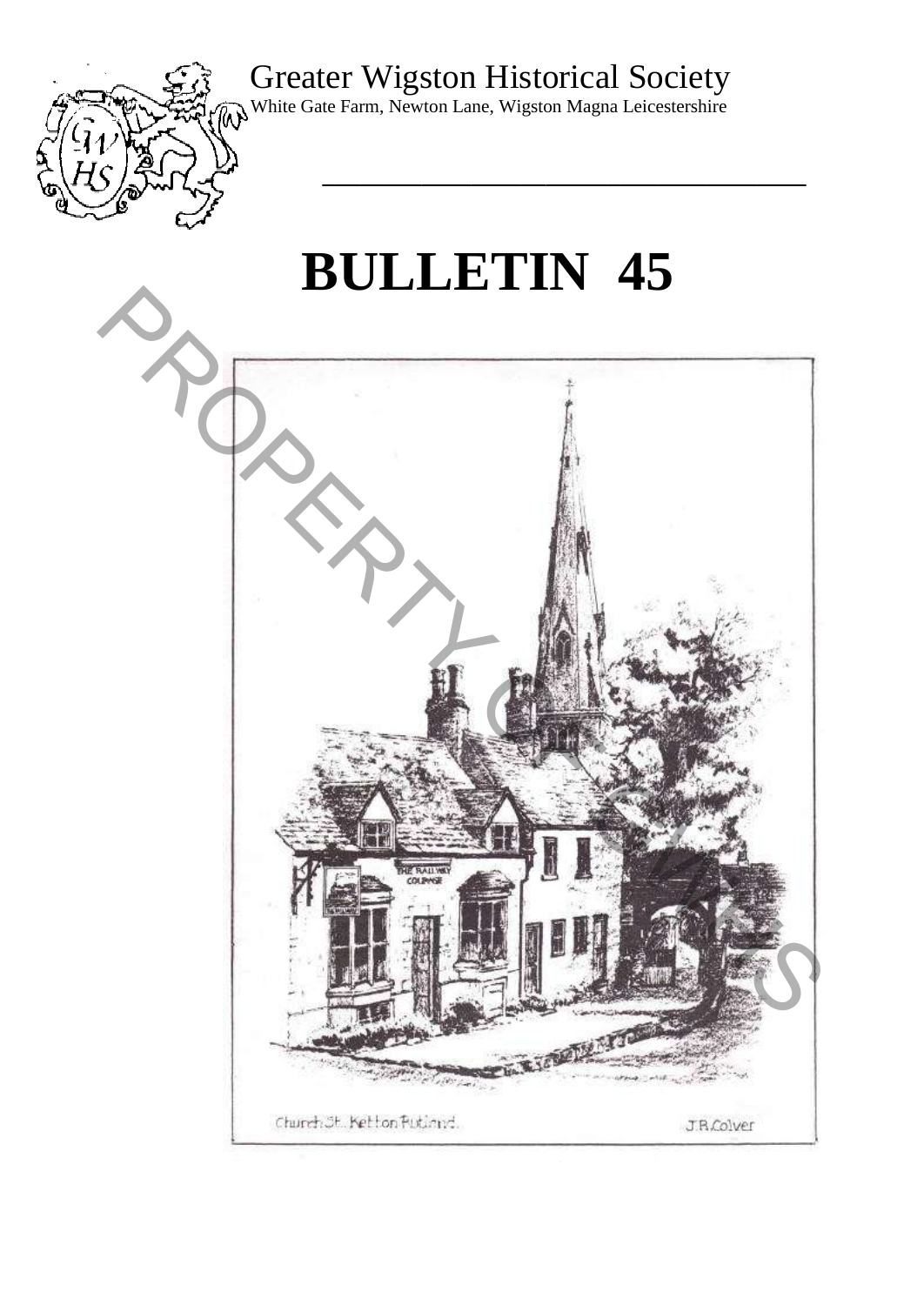### **PROGRAMME OF MEETINGS - SEPTEMBER 1996 to FEBRUARY 1997**

### **Wednesday 18th September 1996**

'Ancient Egypt' - John Royley 7.30p.m. Wigston Liberal Club.

### **Wednesday 16th October 1996**

'History of Leicester Market' 7.30p.m. Wigston Liberal Club.

- Mr. L. Jarvis

### **Wednesday 20th November 1996**

'History of Wigston<sup>1</sup> - Text of a Lecture given to the Wigston Literary & Scientific Society by W.J.R. Pochin Esq. M.A., Barrister of Newgate End, in 1911 - read by Duncan Lucas 7.30p.m. Wigston Liberal Club.

### **Wednesday 18th December 1996**

Christmas Party 7.30p.m. Wigston Liberal Club.

### **Wednesday 15th January 1997**

'Sketching the Past' - Olwen Hughes 7.30p.m. Wigston Liberal Club.

### **Wednesday 19th February '1997**

A.G.M. followed by slides on the growth of Wigston, 1950 "s onwards - Dennis & Edna Taylor 7.30p.m. Wigston Liberal Club.

**FRONT COVER DRAWING**

**\*\*\*\*\*\*\*\*\*\*\*\*\*\*\*\*\*\*\*\*\*\*\*\*\*\*\*\*\*\*\*\*\*\*\*\*\*\*\*\*\*\*\*\*\*\*\*\*\*\*\*\*\*\*\*\*\*\*\*\*\*\*\*\*\*\*\*\*\*\*\*\*\*\*\*\*\*\*\*\*\*\*\*\*\*\*\*\*\*\*\*\*\*\*\*\*** 

Jim Colver describes his drawing thus - It shows St. Mary's Church, Ketton, a Rutland village famous for several hundred years for its particular colour of limestone. Easily worked, being soft in the quarrying & hardening on exposure, the material was used for a great many important buildings including the grand house of Burley-on-the-Hill, & further afield, Beverley Minster. Oddly enough, this village church is built not of the local product but of Barnack stone. Described by Hoskins as one of the finest parish churches in the East Midlands with a tower & spire of superlative beauty, it also has an impressive Norman west front & doorway. The church was restored by Gilbert Scott in 1861-2 & later remodelling took place, happily with little detriment to its character. **Probably the Eq. (MA)**. Burrister of Newton Real on the Prigon Real times is observed to the Section Medicine Real of Newton Liberal Club.<br> **Medicine Section 1996**<br> **Property Western Eq. (MA)**. Burrister of Newton Real t

\*\*\*\*\*\*\*\*\*\*\*\*\*\*\*\*\*\*\*\*\*\*\*\*\*\*\*\*\*\*\*\*\*\*\*\*\*\*\*\*\*\*\*\*\*\*\*\*\*\*\*\*\*\*\*\*\*\*\*\*\*\*\*\*\*\*\*\*\*\*\*\*\*\*\*\*\*\*\*\*

The Bulletin is published three times a year on 1st February, June and October. Articles etc. (which are always welcome) should be submitted to either of the Joint Editors three clear weeks before the publication date please.

Joint Editors:

Mrs. Chris Smart, 197 Queens Road, Leicester. Mrs. Tricia Berry, 7 Wensleydale Road, Wigston

\*\*\*\*\*\*\*\*\*\*\*\*\*\*\*\*\*\*\*\*\*\*\*\*\*\*\*\*\*\*\*\*\*\*\*\*\*\*\*\*\*\*\*\*\*\*\*\*\*\*\*\*\*\*\*\*\*\*\*\*\*\*\*\*\*\*\*\*\*\*\*\*\*\*\*\*\*\*\*\*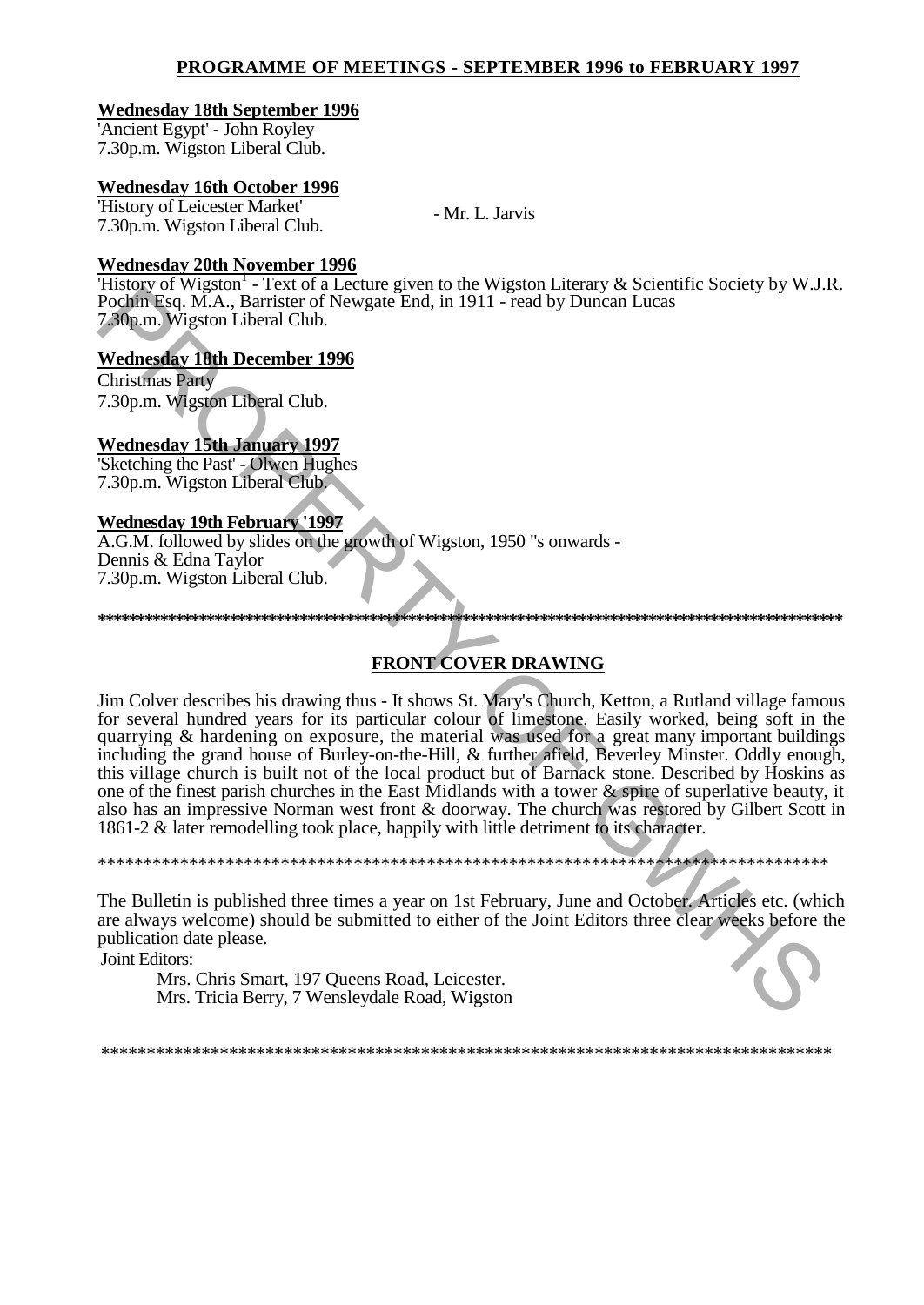### **FEBRUARY MEETING**

The Society held its A.G.M. when approx. 45 members were present. The evening commenced with:-

1) The Secretary, Doris Chandler, reading the minutes of the last A.G.M. which were agreed & signed as correct.

2) The Treasurer, Brian Bilson, explaining the year end accounts. He reported a balance in hand of £748 07, which was somewhat less than last year, but was accounted for by the expenditure of clothes  $\&$  equipment for the town crier  $\&$  the donations to the two Wigston Museums. At this point it was noted with great disappointment that the present town crier, Stan Croxtall, had resigned due to the illness of his wife. It was agreed he was excellent in the job & would not be easy to replace. A meeting with the Borough Council is to be arranged in the hope of organising a replacement crier jointly with them. It was decided that the subscriptions should remain the same i.e. £5 or £3 concessionary. It was also agreed to again donate £100 each to the Wigston Folk Museum & the Framework Knitters Museum. Brian mentioned that the accounts had not yet been audited due to lack of time between year end & A.G.M. date but that

they would be handed to the Auditor, Colin Towell, very shortly. Colin agreed to be reappointed for the coming year.

3) The Chairman, Edna Taylor, reporting a very successful year with meetings well attended  $\&$ speakers enthusiastically received. The Civil War theme was followed throughout the year starting with Derek Lewin's excellent talk in March followed by Oliver Cromwell helping to choose the town crier & the 17th Cent. Market & re-enactment on Peace Memorial Park. This was rounded off with a visit to Naseby Battlefield Museum in June & lovely buffet supper afterwards, courtesy of Ann Key, at The Old Vicarage. Members also joined together to contribute to a special themed 'Civil War' Bulletin in May. The Bulletins continued to be published 3 times a year & many have kindly said how they enjoy these. During a busy year there was an excellent Heritage Fortnight organised by Tony Lawrance & Duncan Lucas at the United Reform Church in February, Peter Mastin & Stuart Follows<sup>1</sup> 111 Years of South Wigston in aid of the Methodist Church in March & Tony Lawrance's Gertie Gitana exhibition at the Folk Museum in November. Shirley Stewart arranged an extra item, an informal visit to Leicester Castle. Those who could attend were saddened to note its poor state of repair & a letter of complaint was sent. The reply was re-assuring, the building being due for re-furbishment soon & opening to the public. replace. A meeting with the Broomel Council is to be arranged in the hope of organising a<br>resplacement crise is or E3 concessionsy. It was also agreed to again donate £100 each to the Wigston Follow Museum of the Franework

4) The Membership Secretary, Stella Tweed, reporting 89 members currently on the books, she having removed a few names of people who had not attended for over a year & had not re-newed their subscription. Some however, in their enthusiasm had paid for the current year already! She asked that members try to let her know if they moved house or wished to resign etc. because this would save unnecessary effort to trace them. A letter of resignation had, sadly, been received from Jean Elliott who did not wish to come without Bernard. She would however be very pleased to see any of her friends who wished to call, but to telephone first to make sure she would be in.

5) The present officers & committee being re-elected unopposed. Peter Mastin having joined the committee at the beginning of the year in place of Peter Clowes.

Colin Towell recorded the thanks of members for the work put in by the officers throughout the year, which was gratefully acknowledged. He thought the programme content had been outstanding. He also, on behalf of the F.W.Museum, thanked the Society for last years donation & the one agreed to be made this year. The money would be put to good use in the planned refurbishment of the inside & the external painting.

Tony Lawrance thanked everyone who had lent material & helped with his two exhibitions and for the donations to Folk Museum Funds which will contribute towards the costs of maintenance & display. Doris mentioned the new Park Watch Scheme the Council is introducing & passed round details with the hope that people would support it & help in any way they could. She has written a history of Wigston Bowling Club which included much detail of the formation of the Memorial Park. This is published as Transaction No: 73 by the Society. Anyone who would like a copy should see Doris who is selling them, the proceeds going to charity.

Members were reminded that renewal subscriptions were now due & should be paid tonight if possible. The second part of the evening was taken up with the showing of two films with special local interest. Vanishing Village<sup>1</sup> a documentary made in the 1960's explains some of the history of Wigston  $\&$  is itself now a piece of history, many of the scenes shown having gone for ever. Peter Clowes shows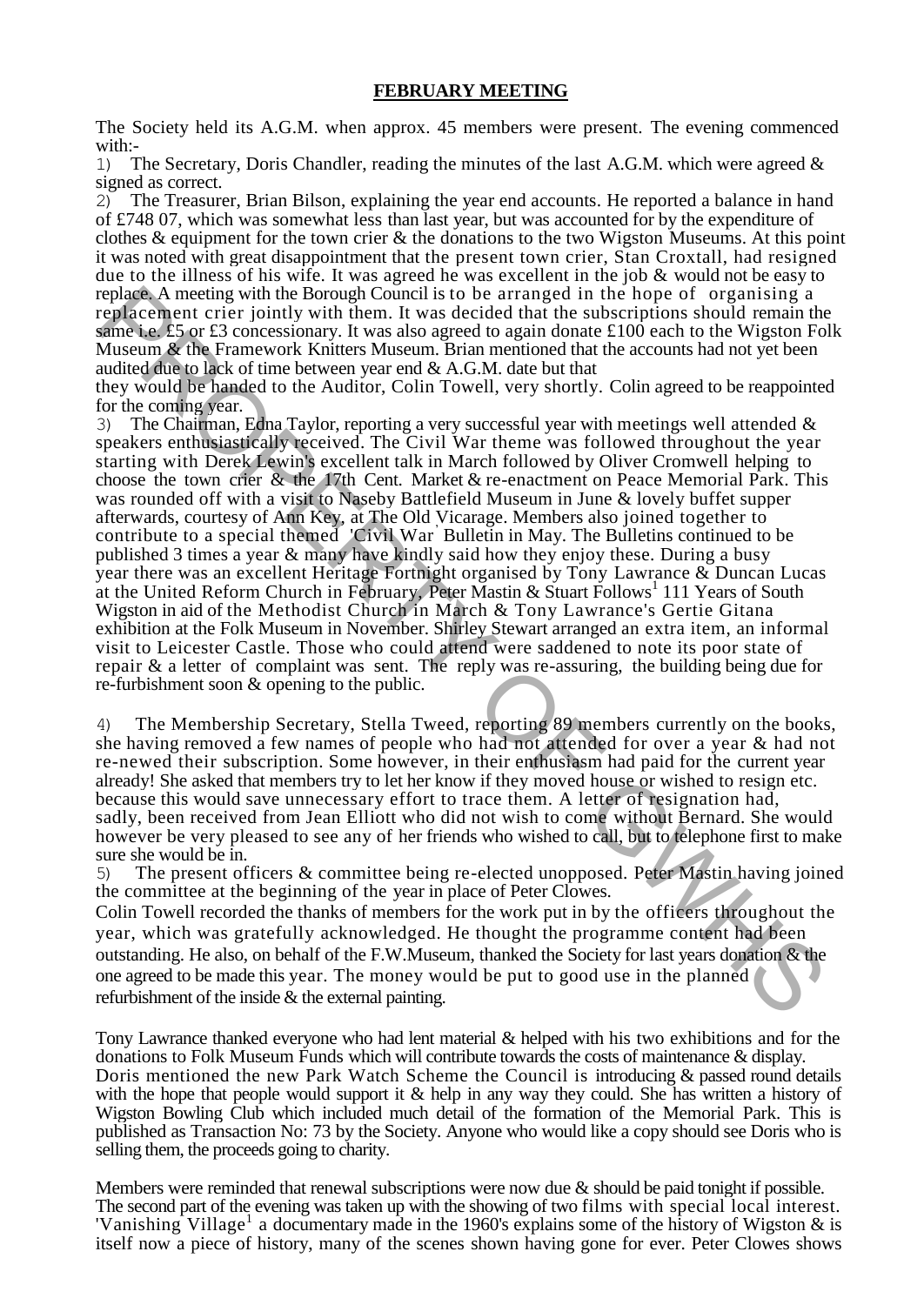this film at the F.W.Museum & people are very welcome to visit for a repeat performance. Each time it is viewed something new is noticed & the commentary from other viewers can be very enlightening! The other film 'The Reluctant Squire<sup>1</sup> told the story of Mr. Goddard of Newton Harcourt Manor House,  $\&$ how he adapted to the life he had inherited.

\*\*\*\*\*\*\*\*\*\*\*\*\*\*\*\*\*\*\*\*\*\*\*\*\*\*\*\*\*\*\*\*\*\*\*\*\*\*\*\*\*\*\*\*\*\*\*\*\*\*\*\*\*\*\*\*\*\*\*\*\*\*\*\*\*\*\*\*\*\*\*\*\*\*\*\*\*\*\*\*

### **MARCH MEETING**

For the March meeting the Society welcomed Drusilla Armitage who gave us the benefit of her detailed knowledge of the life of John of Gaunt, the last of the great Dukes of Lancaster & the last royal duke to live in Leicester.

John was born in 1340 in Ghent, Flanders, the youngest son of King Edward III & Queen Philippa. The name Gaunt being a corruption of Ghent. He married his cousin Blanche daughter of the 'Good Duke' of Lancaster in 1359 & the couple had 2 daughters & a son, Henry Bolingbroke. Blanche & her sister Maud were the only children of the duke & when he died in 1361 they & their husbands shared the inheritance & titles. Maud died soon after, in 1362 of poison it was rumoured, & when her husband, William Duke of Bavaria also died young & childless in 1377, John came into possession of all his father-in-law's property. He became 2nd Duke of Lancaster & Earl of Leicester.

He spent much of his early life fighting his father's wars with France & was away in 1369 when Blanche died of Pestilence & was buried in St. Paul's Cathedral. Two years later he married Constance heiress of the King of Spain, whereby he was later able to assume the title of King of Castille & Leon. He was not faithful to Constance & had an open liaison with Katherine Swynford a pretty widow, & governess to his 2 daughters. The couple had 4 children. When Constance died in 1394, she was buried in the Collegiate Church in the Newarke & John then married Katherine thus legitimising their 4 children under the name of Beaufort the castle of their birth in Anjou.

John became one of the 20 richest & most powerful men of his time. From 1377 he re-opened Leicester Castle & spent much time there bringing great benefit of trade & status to the town. It was said to be his favourite home though he also spent time at Kenilworth & had other important castles at Lincoln, Monmouth, Hertford, Pontefract & other places. When Edward III died the throne passed to his grandson Richard II (who was John's nephew aged only 10 at the time). John and his brother were appointed guardians of the boy. John played a major role in the coronation where he carried the Sword of State as High Steward of England. He was ever popular in Leicester but not always so in London. When a Poll Tax was introduced in 1381 by his ex-protege, John was blamed & his London home sacked & burned. When news of this reached Leicester the burgesses, fearing the mob might move north, held an emergency meeting & called all loyal citizens to arms the next day to protect Leicester Castle. Such was the local support that 1200 men mustered at Gallowtree Hill but fortunately were not required. John was hom in 1340 in Chent, Flanders, the youngest son of King Edward III & Queen Philippa. The<br>angularity birg a compution of Ghent. He mained his cousin Blanche daughters of the Good Dake<br>Lancaster of FSOV & the coopl

John was a patron of religion  $\&$  the arts. He encouraged Wycliffe  $\&$  was a life long friend of Chaucer who became his brother-in-law by marrying Philippa the sister of John's third wife Katherine.

John's son Henry Bolingbroke fell from favour with Richard II & was banished so John died a disappointed man in 1399 & was buried with Blanche. Their tombs were lost in the great fire. King Richard II who was supposed to administer John's estate began to abuse his position & Henry worried about his inheritance gathered an army of supporters & challenged & deposed his cousin to rule as Henry IV.

During his full life John had completed the Collegiate Church & Hospital of the Newarke & other architectural projects in Leicester begun by his predecessors. He made many grants & privileges to the town. He is thought to have had a summer house in a spinney of tall trees frequented by rooks  $\&$ known as Birds Nest Farm in the New Parks area. The hamlet of John of Gaunt near Tilton is thought to have been the site of his hunting lodge. Because his son became king there were no further Earls of Leicester & all his titles & estates were absorbed by the crown.

After some discussion which inevitably got round to the subject of the T.V. programme 'Mastermind' the Chairman Edna Taylor thanked our speaker for a most interesting talk.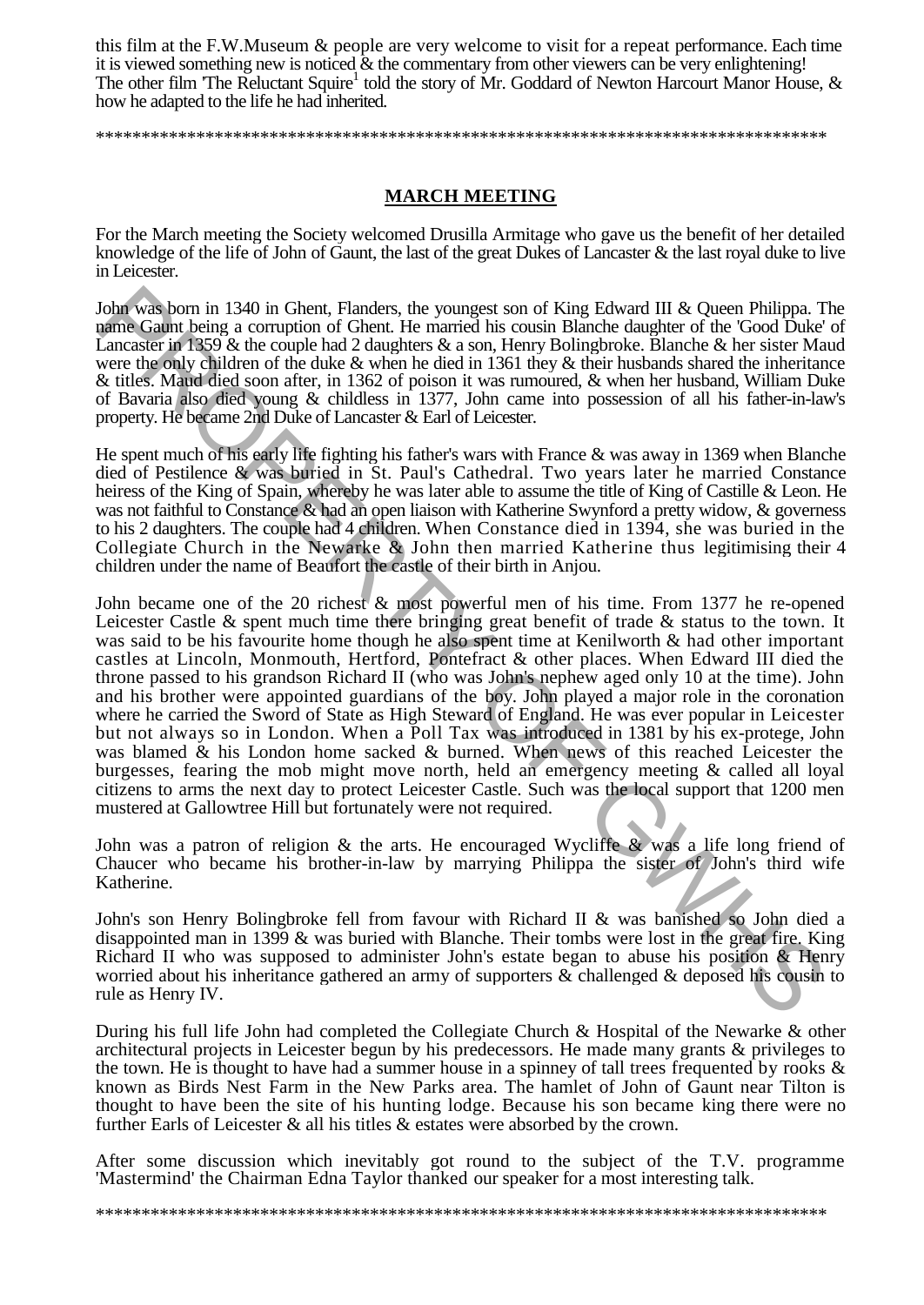### **April meeting ...**

On Wednesday the 17th of April the Society met to hear Jane May, Keeper of Decorative Arts, Leicester Museum Service talk on Victorian Underwear.

Specifically, the talk was to be about upper and middle class Victorian women's underwear. Poor people had less underwear, it would have had harder use and would have been of inferior quality. The middle class women, especially those with pretensions, had large quantities of underwear, and hence, it is those items that have survived. In general, Victorian middle class women had best and second best underwear that was either made or bought, in either cotton or silk.

Corsets were an essential part of the wardrobe. They were sometimes known as stays and came in pairs that were laced together. The corsets gave support, modesty, warmth and hygiene. The undergarment to the corset was the shift. Often this was made of either linen or wool. The basic shift shape remained unaltered for many years. Over the corset was worn the corset cover, or chemise. Corses were an essential part of the warroote. Intey were somethers harow that stays and<br>come in pairs that were laced together. The corsets gave support, modesty, warmth and<br>the stay is any stay and the corset was the shi

Another important item in the underwear collection was the petticoat. Some fashions required as many as 6 or 7 petticoats to be worn and this could add up to 151bs. weight of under clothes. There were several types of petticoat. The 1850s saw the revival of the quilted petticoat. There was also the hooped petticoat, the French name for this being crinoline.

Stockings of various designs were also worn. Pockets were worn separately to the garment and accessed through slits in the outer garments. This explains how Lucy Locket was able to "lose her pocket".

Knickers or drawers were considered not respectable wear for a long time. This was because they were thought to resemble a man's garment. The drawers usually had flaps for convenience or might even have separate legs.

As time went by and fashion changed and a fullness was required at the back of a dress. This prompted the introduction of the bustle or dress improver. However towards the end of the century fashions became slimmer and the underwear changed accordingly.

.

Combinations combined drawers and tops. Other fashions came and departed; the princess line petticoat, longer corsets, hobble skirts. And finally the "liberty" bodice which we all remember.

Jane illustrated her talk with examples of all the different sorts of underwear. This was a most interesting talk with a good deal of light-hearted humour. Many thanks to Jane.

\*\*\*\*\*\*\*\*\*\*\*\*\*\*\*\*\*\*\*\*\*\*\*\*\*\*\*\*\*\*\*\*\*\*\*\*\*\*\*\*\*\*\*\*\*\*\*\*\*\*\*\*\*\*\*\*\*\*\*\*\*\*\*\*\*\*\*\*\*\*\*\*\*\*\*

### **MAY MEETING**

The Society welcomed Rob Foxon for a second time this month when he showed some more of his archive film treasurers. He reminded members that 1996 is the centenary year of the movies. It was on 20/2/1896 that the French brothers, Louis & Auguste Lumiere, gave the first ever public showing of their new cinematograph moving picture show at the Grand Cafe, Paris, though pioneers such as Edison had invented a similar version the previous year. Rob showed this first Lumiere film which consisted of a series of 'home movie<sup>1</sup> type clips which had been edited onto continuous reel. The scenes featured the family  $\&$  friends  $\&$  included feeding the baby, demolishing a wall, using a hosepipe, the launch of a life boat, people disembarking from a river boat & the train station. It was noticeable that the camera could not then 'follow<sup>1</sup> the action & when the subject strayed from view they had to be beckoned back again!

The first film show in Leicester was on 16/6/1896 believed to have been at the Tivolly Theatre, Belgrave Gate given by Robert Paul. To commemorate this anniversary a nostalgic film show is to be held in Leicester on the same date.

The rest of the programme featured the 1930's when of course sound had been added. "Rural England 1932-7" was a delightful series taken in Kent or Sussex of farm workers steam ploughing,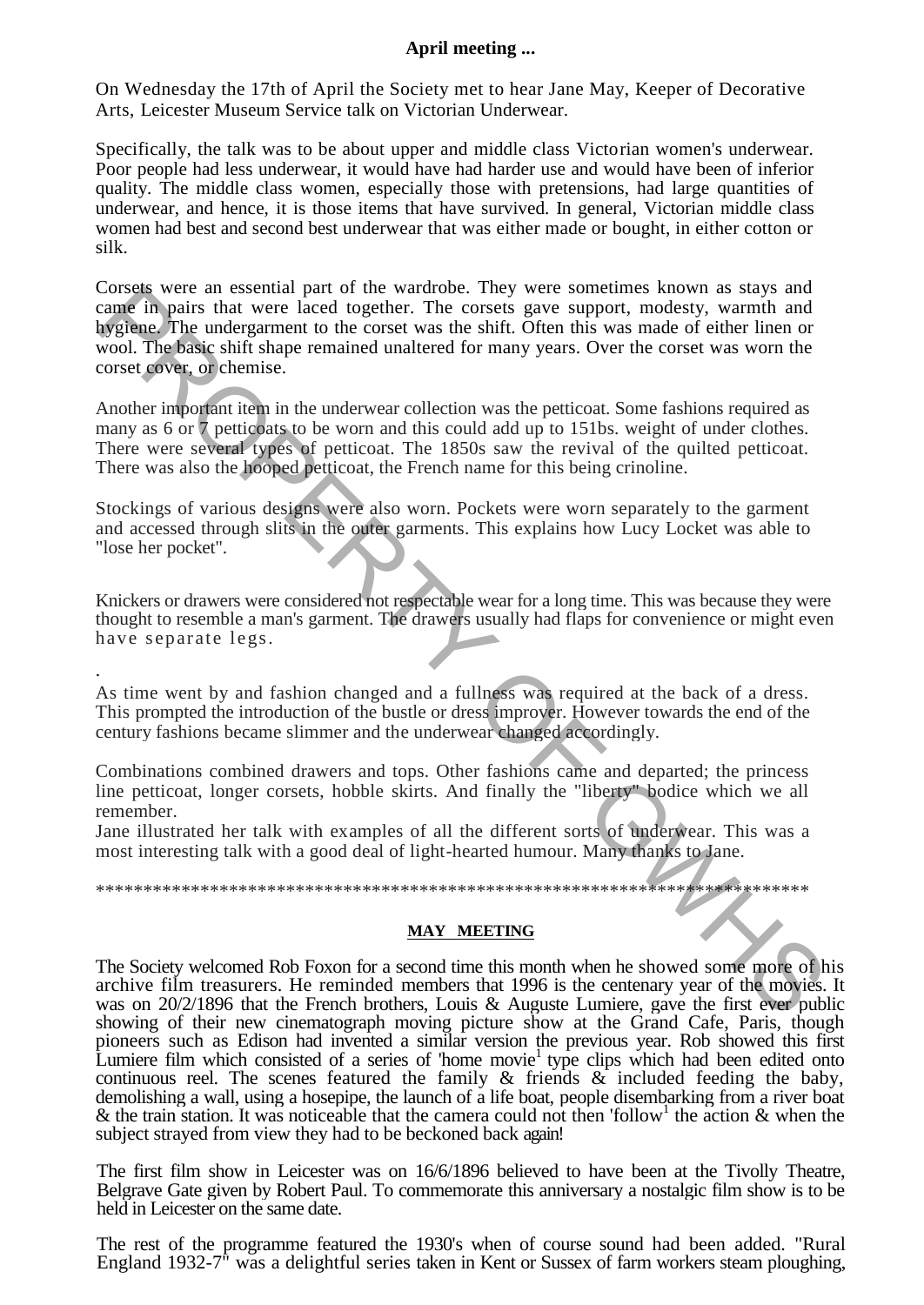hay making & chicken feeding etc. Then followed shots of Brighton & Maidstone & the Dieppe boat leaving Newhaven, plus liners & the building of the ocean terminal in Southampton Water. Britain invented the idea of the documentary film & John Greerson was one of the pioneers. Next came the first ever made, in 1936, named "Night Mail". This showed the post being sorted en route as huge steam trains thundered through the night, picking up & depositing mail without stopping, by means of clever grabbing devices beside the track. There are still mail trains operating today though the trend is more to use aircraft for the longer distances.

Next came a 1934 Blackpool summer holiday film & a 1937 commercial for C.W.S. *soaps &*  powders called "The Postman's Knock". This lasted some 10 minutes in contrast to todays advertisements of approx. 8 seconds duration.

Finally some local subjects with Pat Collin's Steam Fair on Ross Walk & a 1937 Coronation Parade along London Road shot by Mike Forryan's father who was a Hinckley Road chemist at the time.

The Chairman Edna Taylor thanked Mr. Foxon & his two assistants for a thoroughly good evening. After some announcements concerning the summer trips there were two apologies for absence. Bill Ward because both Margaret & Elizabeth are very poorly & Peter Clowes who had that very day undergone knee replacement surgery. Everyone sends very best wishes to all three & their families & a speedy recovery to each one.

\* \* \* \* \* \* \* \* \* \* \* \* \* \* \* \* \* \* \* \* \* \* \* \* \* \* \* \* \* \* \* \* \* \*

### JOHN OF GAUNT

Further to the March talk this postcard, probably produced in the 1920's, shows Leicester Castle in the time of John of Gaunt & the rural nature of the surrounding town.

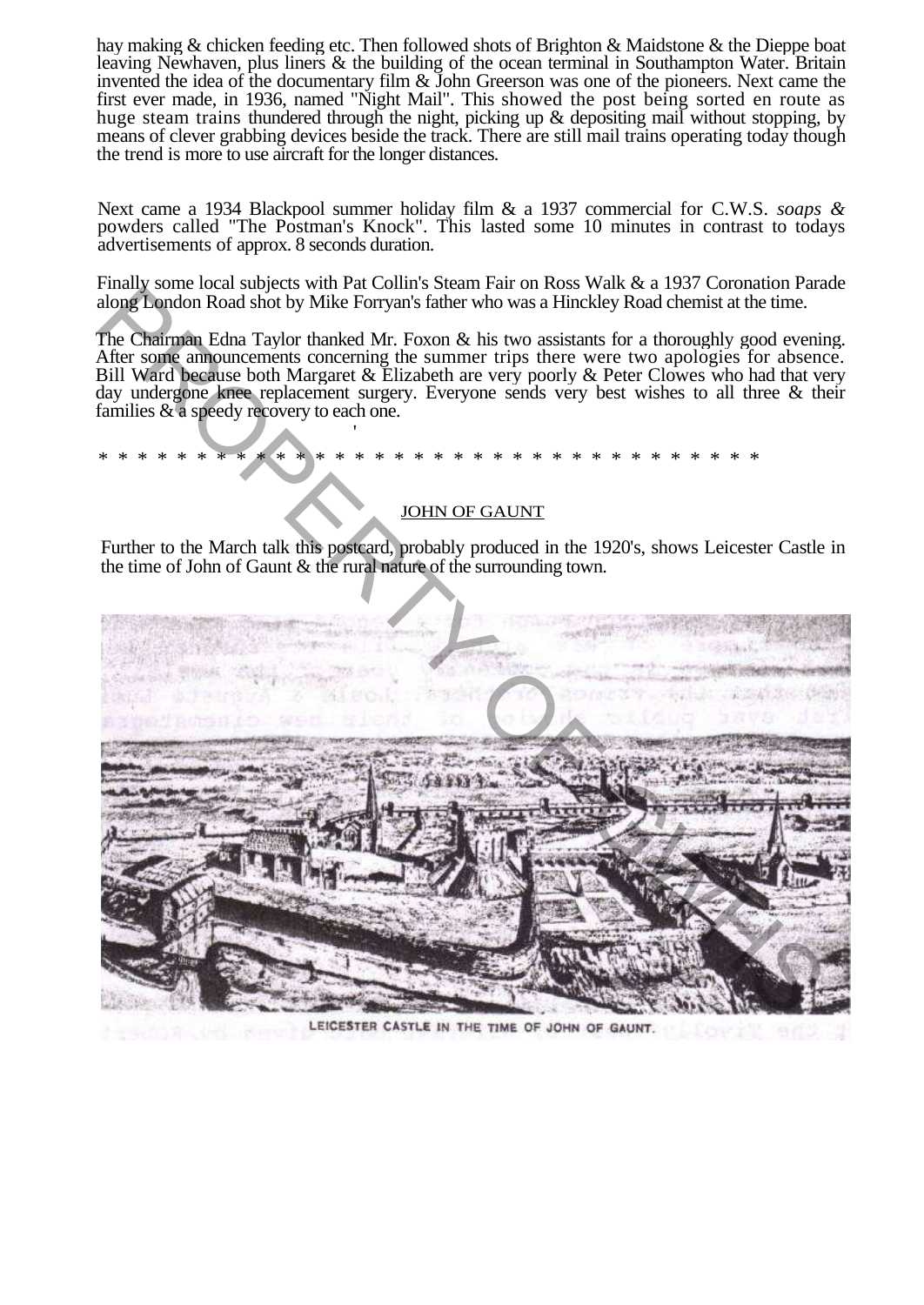

### NO; 14 ELIZABETH

### **CLARKE**

Elizabeth Clarke was a member of the well known family of that name who lived at Wigston Hall in Long Street (though probably a previous building to the one which existed until 1961), & farmed a large area in the parish. Her father Henry was a son of John Walton Clarke. Henry's elder brother was given the same name, & the name John & inheritance of the Wigston estate was traditionally passed to the first born son of each generation. Henry being a second son had to make his own way in life. This he did with amazing success. According to Nichols "he came a F.W.K. from Wigston to acquire opulence here [in Leicester]."

He married Dorothy Chapman on 25/4/1723 at St. Mary de Castro. She was originally from Newbold Verdon where she had been baptised in September 1688 the daughter of Humphrey & Keturah Chapman. Henry like the rest of his family at that time was a Presbyterian but Dorothy was a Churchwoman so the couple agreed when they married that they would bring up any boys in their father's persuasion & any girls in their mother's. In the event they were to have only the one child, Elizabeth. Her baptism has proved hard to find, it could have taken place in London or even abroad, as it seems unlikely her father's business could have been so successful without travel & trade beyond his own locality.

No detail of Henry's life appears to survive but as a dissenter he would have been barred from public office. Members of his wife's family, though, served as Lord Mayor & Deputy. Elizabeth was brought up in Leicester but would have been sure to spend time in Wigston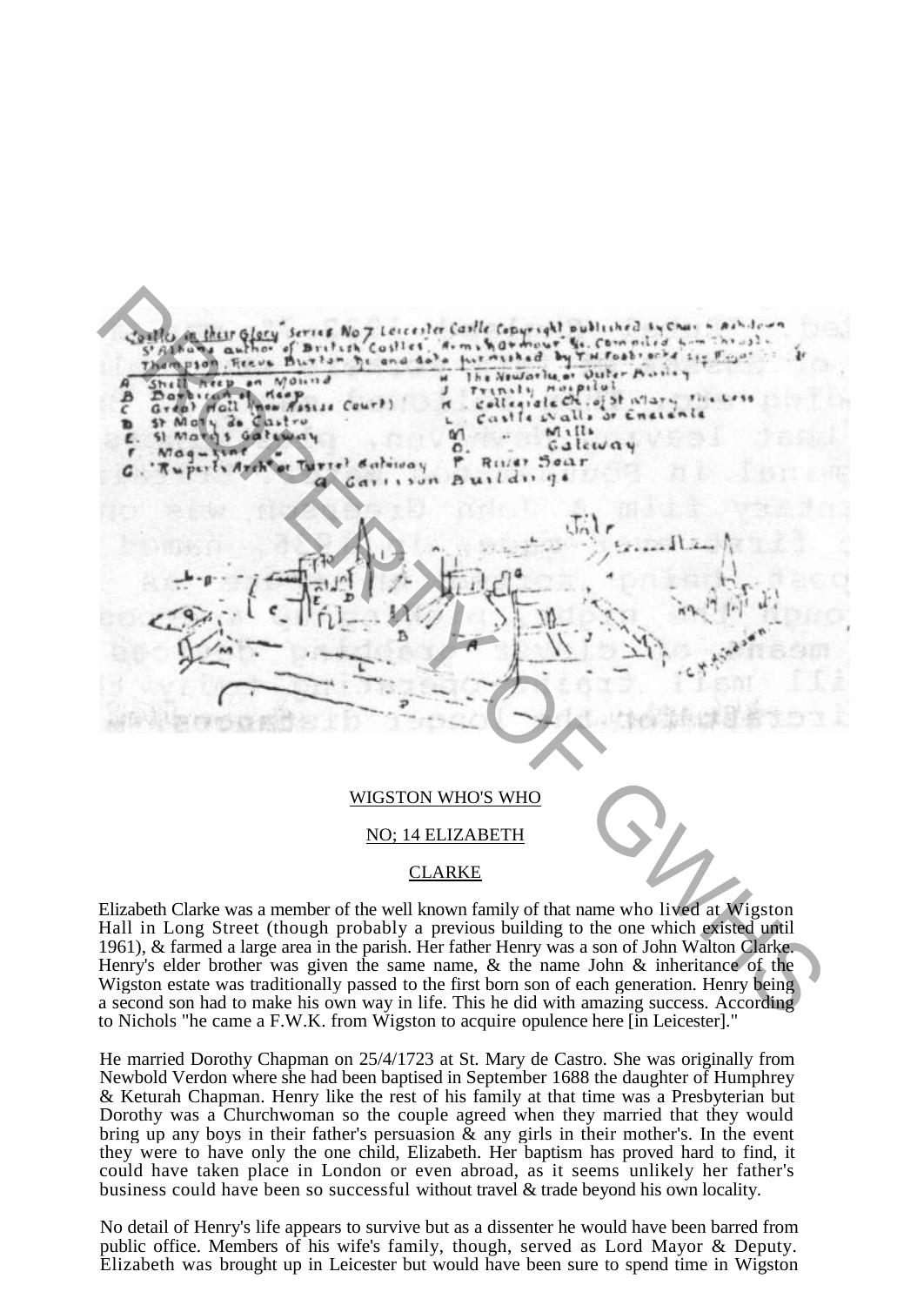with her cousins. When her father died he was returned to his roots & buried at All Saints' Church on 23/5/1755. Elizabeth acted as his sole executor suggesting her mother had already died by this time. Henry left his daughter, aged about 32, a very wealthy woman. Among his bequests was £20 for the poor of Wigston, & £100 to his brother J.W. Clarke who as a Trustee of the Meeting House in Long Street was charged to pay £1 per quarter for the maintenance of the Minister until he could buy some land  $\&$  settle it for that purpose. The Meeting House had been built by a Presbyterian congregation 24 years previously on a plot of land which probably belonged to the Clarke family who owned the neighbouring Goal Close, now the Memorial Park. The chapel site looks likely to have once been part of a larger Goal Close. No suitable land became available for 11 years by which time Elizabeth's uncle had died & it fell to her cousin to purchase *k* yardland situated dispersedly within Tythorn Field. This purchase cost £115 10 0, the Chapel making up the difference.

Elizabeth never married though this was apparently not from lack of opportunity. In Nichols it is again quoted that "Dr. Charles Morton (late *secretary* of the Royal Society) was a successless suitor to her." She did however seem to dislike being known as Miss. Her Will describes her as "spinster" then "Mrs. Clarke" & Nichols as "Miss or rather Mrs. Clarke." So she had no immediate family but fortunately quite a quantity of cousins. She is believed to have been very independent & self reliant, to have travelled abroad (rare for a woman alone at that time)  $\&$  to have disapproved of the dominance of men over their wives. When leaving a bequest to any female married relative her Will states in each case "I direct that the same shall not be liable to the debts, controul [sic] or engagements of her present or any future husband, but that the receipt of the said  $\ldots$  for the same shall be a good  $\&$ sufficient discharge ... not withstanding her coverture." simulated dispersed within Tythom Field. This purchase cost £115 10 0, the Chapel making<br>simulated dispersed within Tythom Field. This purchase cost £115 10 0, the Chapel making<br>Elizabeth revel married though this was app

She continued to live mainly in Leicester where she attended daily prayers with her friend Mrs. Carte *a* neighbouring clergyman's daughter. When Mrs. Carte was left ill provided for Elizabeth was generous to her friend. When Mrs. Carte died she left land at Gumley & Burton Overy & a cottage in St. Martin's churchyard to a Mrs. Catherine Palmer "with *a* letter intimating her wish that they should be appropriated to the living at Great Wigston; on condition that the vicar.... should reside in the parish." This was duly done, thus the parish church  $\&$ dissenters' chapel were both generously funded by a father  $\&$  his daughter.

Elizabeth died on Saturday 18/11/1780. The Leics. Journal reported her death rather cheekily thus: "On Saturday before died at Peatling Parva in this County, Mrs. Clarke a maiden lady, advanced in years - we hear she has bequeathed several considerable legacies to charitable uses, the particulars of which we have not been able to learn. Mr. Clarke a considerable farmer at Wigston, a near relation, is bequeathed estates & other property amounting to £40,000 & upwards." She was buried at All Saints' Church on 24/11/1780 & the Rev. Pigott, vicar noted in the margin of his Register "A great benefactor to the parish. In her time she gave a chandelier, a crimson communion cloth, the pulpit cushion & at her death £3000 to be expended for an hospital for 6 poor people." He forgot to mention the font which was another of her gifts!

Her Will as might be expected was a lengthy document. She bequeathed substantial legacies & annuities to various cousins & friends. £100 each personally to the vicar of Wigston, the ministers of St. Mary & St. Martin's in Leicester & Mr. Worthington, the dissenting minister of Great Meeting in Bond Street, then a Presbyterian Chapel. £350 between the poor of all 5 Leicester parishes plus Wigston. £20 to each of her servants living with her at her death & *a* further £10 for mourning.

She left an interest in an estate at Wigston to her Aunt Ann & afterwards to be divided between 2 cousins, an estate at Newbold Verdon to her cousin Sampson Chapman & his heirs. Her main beneficiary however was her Wigston cousin John Clarke who received all her personal effects & residue plus "my Manor messuages lands tenements & hereditaments at Little Peatling & Bruntingthorpe & my Lordship & estate called New Parks with all  $\&$ singular the lands & grounds rights & privileges & appurtenances thereto belonging situate near the Borough of Leicester."

She appointed 4 of her cousins as executors, John Clarke, Richard Worthington, John Paine & John Fisher. In addition to administering this huge estate she directed them to erect the almhouses within one year of her decease if possible. If the project could not go ahead the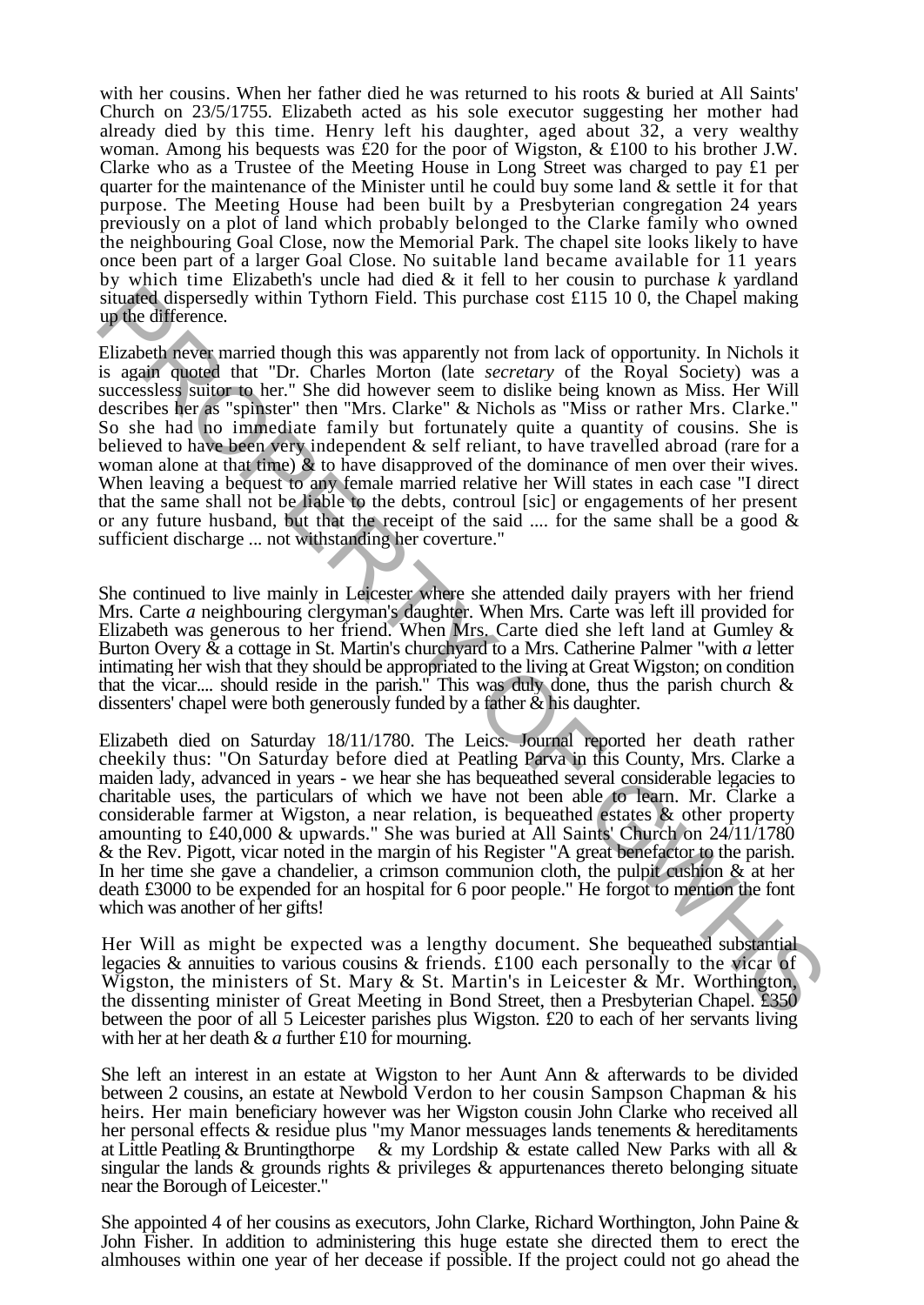£3000 was to go instead to her good friend John Brogden of Clapham. However John Brogden was out of luck & the almshouses were built on the Long Street/Blunts Lane corner & endowed with the purchase of Pinder Close to the rear, 7 cottages in the village & 100 acre Fleckney Lodge Farm. The income from these to be used for repairs & an income for the residents & *a* nurse to care for them. A plaque was placed on the alm houses together with the family coat of arms.

Over the years the buildings were extended to house 13 residents. They continued in existence with descendants of the family acting as Trustees until 1962 when the buildings became uneconomic to repair & were taken over by the council who erected the present bungalows on the site. A replacement of the original plaque states:

> Who built this structure? neat but without state: Where aged and want sit smiling at the gate.

This Hospital is founded for the maintenance of six indigent Persons by Mrs. Elizabeth Clarke late of Little Peatling in this County, erected by her

Executor John Clarke, Gent, of this place: Anno Domini 1781

And underneath

This hospital was replaced by nine bungalows erected by Wigston Urban District Council Anno Domini 1964

Tricia Berry

Sources: Whites 1846 Directory, Various parish registers, Deed Leics. R.O. N/C/355/23- 24/i+ii, Will Public R.O. Bll/1075, History & Antiquities. .. .John Nichols Vol IV Part I p382, Throsby's Leics. Vol III p!63/167. Leics. Journal 25/11/1780.

.

Note: In trying to compare the sums mentioned with today's values, a very approximate conversion might be to add half as much again & then add two noughts. Thus £100 would be £15000. This is based on *\* yardland (roughly 7 acres) costing £115, therefore 1 acre = £16. 43. Agricultural land today is about £2500 per acre. Who built this structure? then but without state: Where aged and want<br>sit similing at the gate.<br>This Hospital<br>calculate C Little contribution Clark, Gent, of this place<br>Pecution Clark, Gent, of this place<br>Pecution Clark, G

\*\*\*\*\*\*\*\*\*\*\*\*\*\*\*\*\*\*\*\*\*\*\*\*\*\*\*\*\*\*\*\*\*\*\*\*\*\*\*\*\*\*\*\*\*\*\*\*\*\*\*\*\*\*\*\*\*\*\*\*\*\*\*\*\*\*\*\*\*\*\*\*\*\*\*\*\*\*\*\*\*

\*

### WIGSTON IN BUSINESS No : 2

### W.B. ROBERTS & SON

W.B. Roberts & Son, newsagent, stationer, tobacconist, bookseller & publisher of local view postcards, held a special place in the lives of many Wigston folk. In our family you did not get off the Oadby bus in Bell Street or on the Bank, but outside Roberts'. You then often went inside to buy a paper, magazine, greetings card, chocolate, ice cream or item of stationery.

Bell Street had something of a tradition for news. As early as 1855 John Newby & Thomas Coltman occupied a News Room, houses  $\&$  shop there,  $\&$  by the early 1870 "s George Mallard was a newsagent in the street. The Roberts' family connection began about 1875 when Mrs. Elizabeth Ann Hargest came to Wigston from Cascob, in Radnorshire to live & trade as a newsagent, stationer & general dealer at 43 Bell Street, probably though not necessarily taking over the existing business. Elizabeth was aged 33 & had a baby son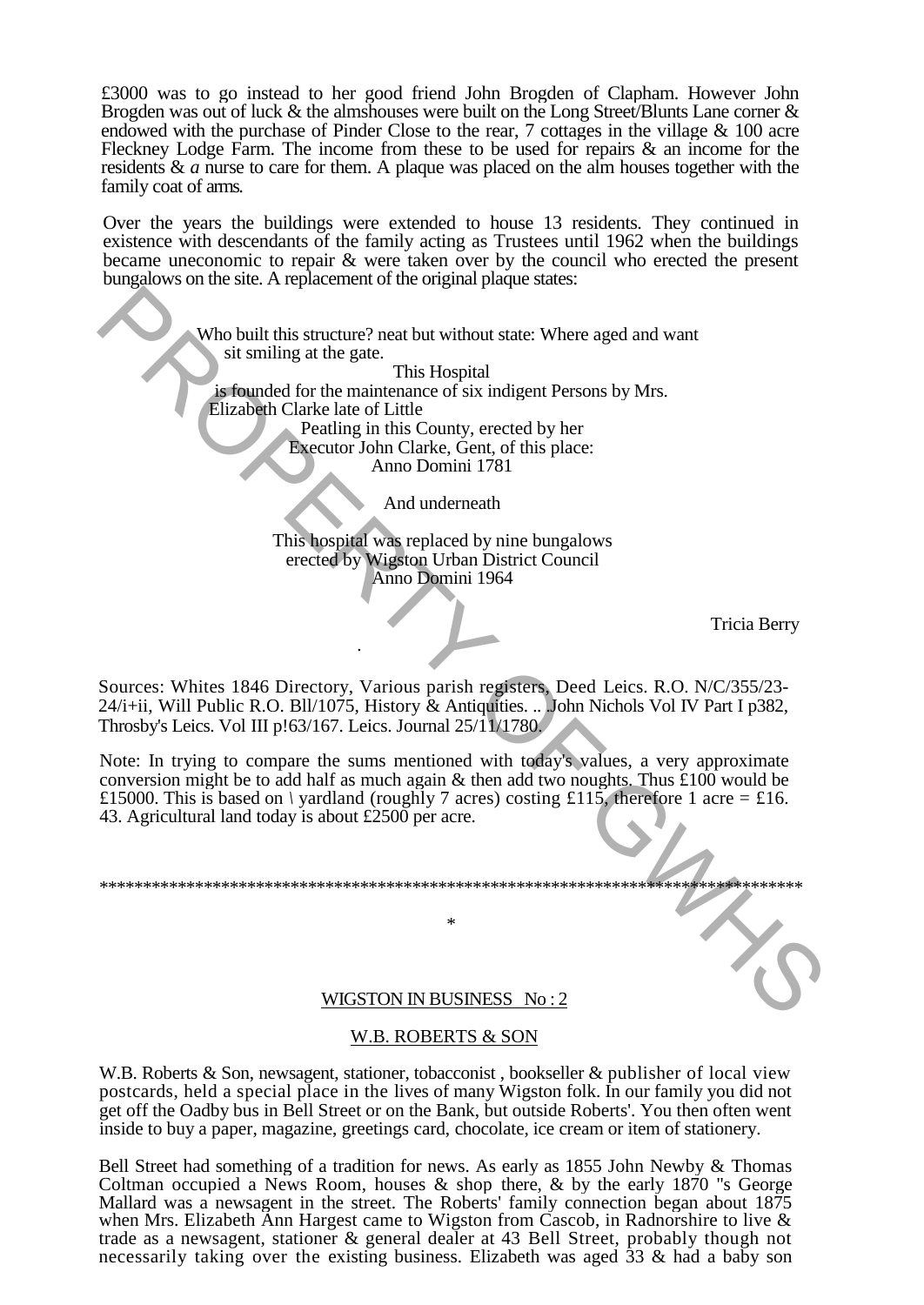named Richard. In the 1881 Census she is described as a widow. She may have arrived with her husband & lost him soon afterwards, or perhaps more likely found herself alone in rural Wales with a child to support & no prospects of work, & came alone to try her luck in Wigston. Other family members came to join her. Again in 1881 she was the head of a household which comprised Richard then aged 6, her brother James Roberts aged 22, & her sister-in-law Fanny Hargest aged 23. James & Fanny followed their own occupations, he as a farmworker & she as a seamstress. Elizabeth ran the shop for many years, her son did not follow her but trained instead for the shoe trade.

By 1891 another brother, John Roberts & his wife Jane, had arrived via Herefordshire & were living in Newgate End, where John worked on a farm. The couple had 6 sons, Arthur born in Eardisland & the other 5, Albert, Walter, George, Sidney & Willoughby in Wigston. It was one of these sons, Walter Bryan Roberts, who used to deliver newspapers for his aunt, who eventually took over the business in the early part of this century. Elizabeth retired to live at the Clarke Almshouses where she died 9/12/1925 aged 83 years. Two of the other brothers also had shops in Wigston. Arthur & his wife Betsy ran a fruit shop at 41 Bell Street, which premises were eventually taken over & combined with No. 43, & Willoughby Charles Roberts & his wife Mary had a shop at 130 Moat Street & a smallholding at the top of Horsewell Lane.

Walter Bryan Roberts & his wife moved to 43 Bell Street & continued to build up the business. They had 3 sons, Eric, Jack & Maurice. World War I was a difficult time when Mrs. Roberts had to cope alone while her husband served in the forces. She later told her family of getting up at 4a.m. each day to push a handcart to Wigston Station to pick up the papers. She consequently became very strong  $\&$  was not a lady to be messed with! After the war things improved & the couple built 283, Leicester Road, Wigston Fields & opened a sub-Post Office. Walter became much involved in the Sub-Postmasters Federation & the Newsagents Federation. All 3 sons followed their father, Eric took over Bell Street, Jack ran a newsagency in Queens Road, Clarendon Park, & Maurice took over as sub-postmaster at Wigston Fields. living in Newstate End, where John worked on a from. The couple had sons, Arthur born in the Sons, and the Sons and the Sons and the Sons and the Sons and the Sons and the Sons and the Sons and the sons of the Sons and the

Eric James Roberts & his wife Marion operated Bell Street from about 1931. They had one son, James. Again war caused disruption & when all 3 brothers were called up their wives had to cope alone.

Jim's memories include his mother collecting their milk from small churns on the handle bars of Mrs. Knight's bicycle, which she used to trundle down the entry dividing their shop from Stentons. As a four year old riding his little home made tank ON THE ROAD round the corner past Ray's fish & chip shop to the Bull's Head Inn (but not inside!). His make shift comics of Rupert Bear cartoon strips cut from surplus copies of the Express & much moving between their house in Leicester Road, the Post Office in Wigston Fields & the Bell Street shop.

The war also caused trading difficulties. Sweets were rationed  $\&$  could only be supplied by coupon & tobacco was scarce. A successful venture at this time was the lending library which took up the whole of the rear of the shop. Phyllis Palfreyman who worked in the business was much involved in renovating & repairing those precious books. The opening of the Magna Cinema provided a welcome boost to trade.

Eric Roberts sold his business to Moulden's in 1966. It subsequently became a County News & is

now a Mercury News Shop. W.B. Roberts passed away in 1957 & his son Eric in 1985. Marion died aged 89 in 1994.

Tricia Berry

Many thanks to Jim Roberts, son of Eric, & Samuel, son of George, for their willing help with this article.

Other sources: Various directories, 1881 & 1891 Census returns for Wigston.

\*\*\*\*\*\*\*\*\*\*\*\*\*\*\*\*\*\*\*\*\*\*\*\*\*\*\*\*\*\*\*\*\*\*\*\*\*\*\*\*\*\*\*\*\*\*\*\*\*\*\*\*\*\*\*\*\*\*\*\*\*\*\*\*\*\*\*\*\*\*\*\*\*\*\*\*\*\*\*\*\*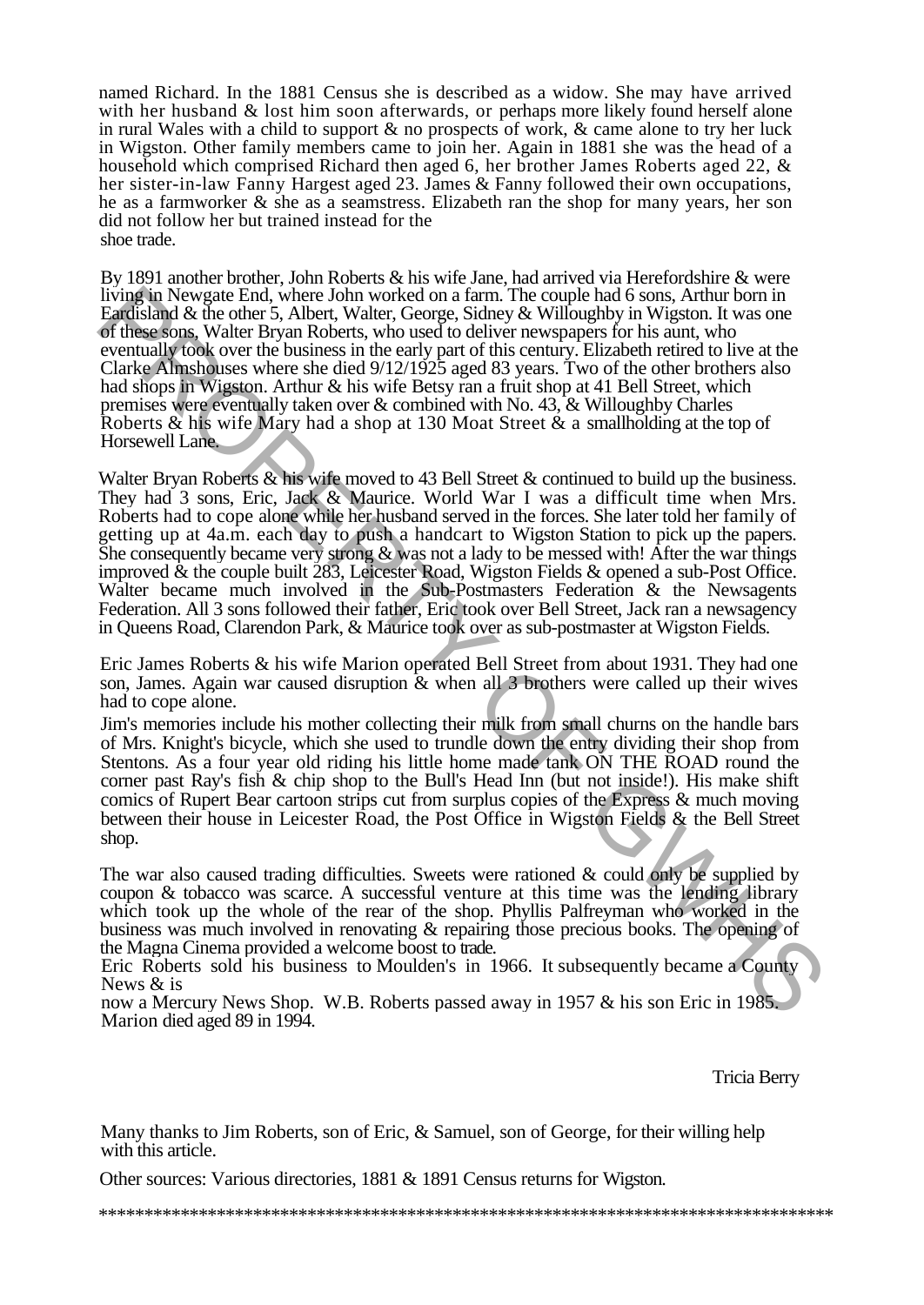### **The Magic of Mackintosh**

In a recent meeting of the Historical Society we had the pleasure of seeing the GPO film "Night Mail".

This is the Night Mail crossing the Border, Bringing the cheque and the postal order,

Thousands are still asleep, Dreaming of terrifying monsters Or a friendly tea beside the band in Cranston's or Crawford's: ...

W.H. Auden

Cranston's were well known tearooms in Glasgow run by Miss Cranston.

The mind wandered on to think of Mackintosh. The computers ... ?. The toffees ... ? The raincoat .. ? No, none of these, this Mackintosh is Charles Rennie Mackintosh, the architect.

Miss Cranston's tearooms in Glasgow were a response to the build up of population in Glasgow and in particular to the drinking of alcohol. The Coffee Houses, of which Leicester had several, were a similar response.

Miss Cranston commissioned Mackintosh to design the furniture and interiors of all her tearooms in Glasgow. In 1884 she opened the first Tearoom at 114 Argyle Street, Glasgow. In 1892 she married Major John Cochrane and he bought her the Argyle Street property which had previously been rented. In 1897 Mackintosh designed the furniture for the Argyle Street Tearooms. The furniture design here was quite radical, the chairs had high ladder backs, the verticals creating interesting sub-spaces. Further work in 1906, created the Dutch Kitchen. Thousands are still asleep,<br>
Theoreming of terrifying monsters<br> **Or** a friendly tea beside the band in Cranston's or Crawford's: ...<br>
W.H. Auden<br>
Cranston's wege well known tearoons in Glasgow run by Miss Cranston.<br>
The m

In 1896 she acquired the Buchanan Street Tearoom. The original interior designer was George Walton assisted by Mackintosh. Mackintosh did some stencil decorations and eventually took the project over.

In 1901 the Ingram Street Tearoom was acquired. Mackintosh designed the interiors and furniture here. Further work, in 1906, created the Oak Room. The work at Ingram Street continued with the Cloister Room and the Chinese Room in 1911.

In 1904 the Willow Tearooms in Sachihall Street were opened. Sachihall means grave of the willow and this theme is picked up in the decorative work. The main work here was the Room de Luxe with a large gesso panel and paintings by Margaret Macdonald. The work at the Willow Tearooms was completed with the basement "Dugout" in 1917.

He also created the White Cockade Restaurant for Miss Cranston at the Glasgow Exhibition.

But what of his backgound? What and who influenced his work?

Charles Rennie Mackintosh was born in Glasgow in 1868. He was the second son of a family of eleven children. His father was a Superintendent in the Police Force. In 1878 the family moved to a pleasant Glasgow suburb. From here Charles, whose health had always been fragile, was able to explore the surrounding countryside, to observe and sketch, and to absorb nature and its influences. His habit of carrying a sketch book and using it to record plants and buildings that he had seen, stayed with him for most of his life.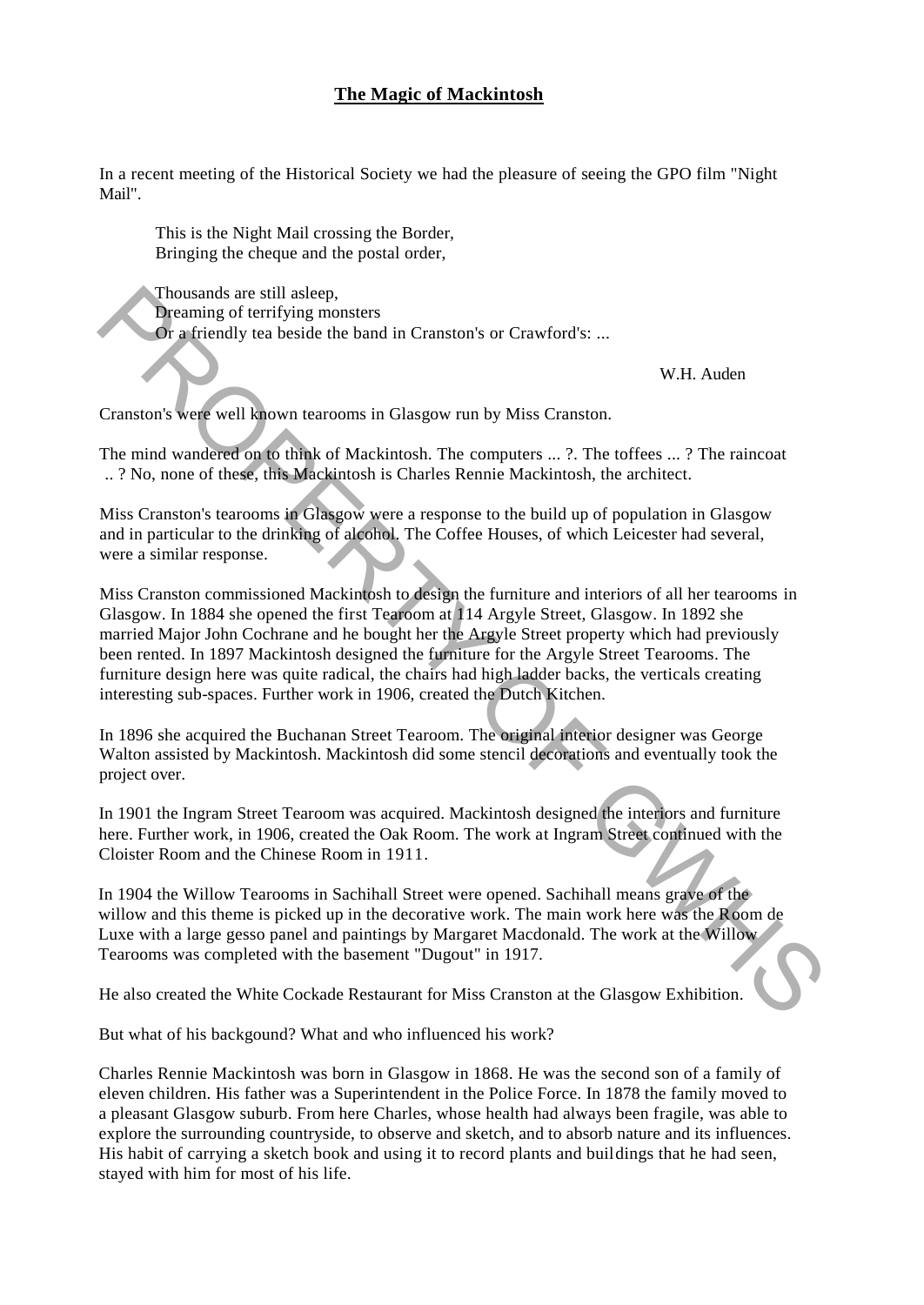In 1884 he was apprenticed to John Hutchinson, an architect. After five years, he joined John Honeyman and Keppie another firm of architects in Glasgow. In 1891 he won a travelling scholarship, which gave him the opportunity to travel to Italy. Although he produced many sketches on this trip, some of which were prize winners in the Annual Exhibition of the School of Art, there is little evidence that any of his later designs were influenced by this period abroad.

During Mackintosh's period of apprenticeship he studied at the Glasgow School of Art, where he was one of the top pupils. Here he met Margaret Macdonald (1865-1933), who was to become his wife, her sister Frances Macdonald (1874-1921) and Herbert MacNair. They often worked together to produce work that was very different; collectively they became known as the Glasgow Four.

... whose distinctive style of draughtsmanship and eerie symbolism permeated the School and influenced many other students.

.

Working in parallel with The Four were a group of painters known as the Glasgow Boys. They were also influenced by Japanese art and their paintings were exhibited in the Tearooms.

Mackintosh studied and recorded the Scottish vernacular architecture. The features would be incorporated into his designs; he wanted to show affinity with the past but not dependence on it. He could see that by the appropriate functional use of shape and materials, new styles could be found for modern buildings.

In the 1860s objet d'art were being imported from Japan wrapped in prints of Japanese wood-cuts. The wrappings were to create more interest than the objects. Hiroshige and Hokusai were two Japanese artists whose work was seen in Britain and the United States at this time. Their work was strongly two dimensional with very little sense of perspective. They had a high level of symbolism, for instance, stones or rocks could stand for mountains or strength. Seventeenth and eighteenth century domestic houses in Japan, illustrated in the prints, show strong stylistic and cultural links with the mood that penetrated Britain in 1860. Mackintosh took up the Japanese symbolism and these characteristics became important to The Four.

In his own flat in Mains Street, Glasgow, Mackintosh was able to give free range to his creative skills, and it was here that he developed his early ideas. Mackintosh often used highly stylized plant forms, with a high degree of verticality and a controlled angular structure. The flowers were often roses or tulips. The tulips, in particular, often had a strange - almost phallic - symbolism in their appearance. These stylized natural forms are most evident in his wrought iron work and his furniture. The rooms in the flat were sparse, plain and light with a minimal amount of furniture. These white rooms were the nearest that Mackintosh could get, within the confines of the Scottish climate, to the aesthetic feel of the open structure of Japanese houses. His aim was for a total integration of all elements. In these rooms Herman Muthesius, who was a friend of the Mackintoshes, recognised the power of Japan. Muthesius had a strong interest in Japanese art, and in the Main Street flat there were Japanese prints which he had given to them. The houses depicted in these prints would have had a profound influence on Mackintosh, particularly, in his interpretation of space and the effect of the careful positioning of furniture within the space. The relationship between the furniture and Japanese style arrangements of twigs and flowers was an important aspect of Japanese influence to be seen in his work. For product work that was very universal (concervery usly occanne known as the Gasgow rout.<br>
.... whose distinctive style of draghtsmanship and eerie symbolism permeated the School<br>
and influenced many other students.<br>
Wor

> The unerring skill of the Japanese in assembling a perfectly balanced composition from straight lines and simple forms combined with Mackintosh's own imagination to produce a totally new style.

These rooms were the genesis of all others.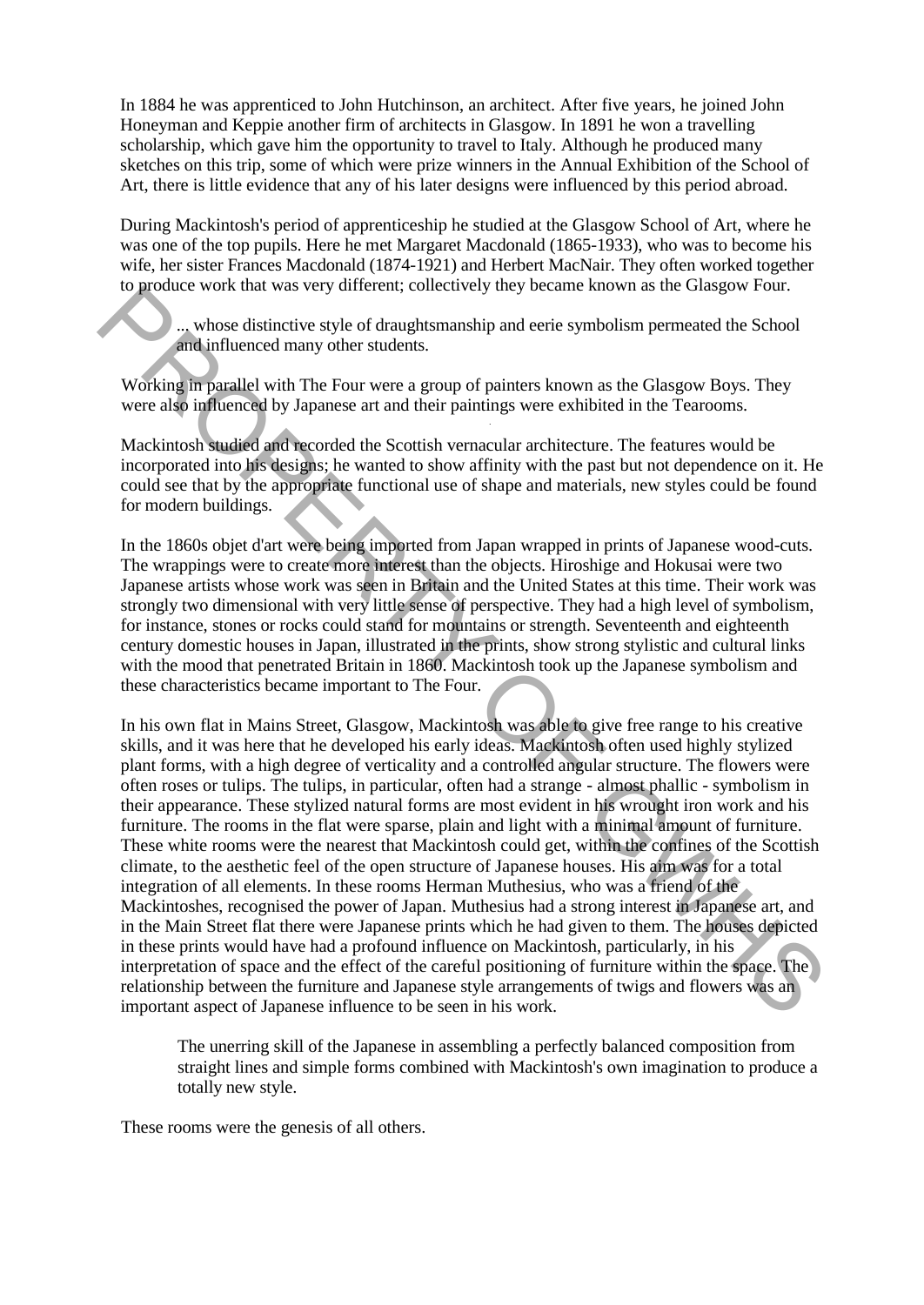The Glasgow School of Art is Charles Rennie Mackintosh's most famous building. Francis Newberry was the Director of the Art School and its prime visionary. He was the instigator of the competition to design a new building for the School of Art, which Honeyman and Keppie won with Mackintosh's design. For financial reasons it was built in two phases. The two distinct phases echo changes in Mackintosh's style. The exterior of the first phase (1897-9) reflects Mackintosh's love of the traditional Scottish architecture of tower houses. In the second phase the Japanese influence is more overt; the library with its exposed decorative timber substructure, in particular, shows very strong Japanese influence. In the main staircase Japanese twin beams project and grip the newels. The whole, however, is a unified exercise in the manipulation of space. The building anticipates the functionalism of the 1920s and 30s. The exteriors were evolved as a secondary process and reflect the functions of their respective interiors. For instance, the large windows on the front elevation give high quality north light to the studios within. This idea of developing an architectural style out of a functional need was innovative for the period.

Mackintosh was not structurally inventive. Within conventional structures he used Japanese internal systems. His aim in both his architecture and furniture was holistic to the extreme. He was only interested in the "total look" and this was often at the expensive of craftsmanship. For instance, the metal work at the Glasgow School of Art, whist visually stunning did not allow the drainage of rain water and eventually became badly corroded. The rendering at Hill House was finished off in an unconventional manner and water seeped between the harling and the stone structure underneath eventually causing staining and rot. His chairs for the Glasgow Tea Rooms were often shoddily made and poorly finished. It was followed for the period.<br>
In both his architetral inventive. Within conventional structures he used Japanese internal systems.<br>
En both his architecturally inventive. Within conventional structures he used Japanese

Mackintosh firmly believed that architecture was not just about facades but the interior spaces, particularly in relation to human activity. Mackintosh often spent time with his clients to find out about their life styles before commencing his building design, for example, at Hill House he spent time with the Blackie family.

Although, Charles Rennie Mackintosh used geometric shapes in his furniture design, he generally favoured delicacy in his furniture, reflecting again a Japanese influence, the structural members were often very slight contrasting strongly with the general robustness of furniture of the Edwardian period.

In 1927, after several years of exile in the South of France, Mackintosh returned to England. Where, in 1928, he died of cancer of the tongue.

Charles Rennie Mackintosh recorded natural plant life and used these forms, in a stylized fashion, to ornament his building and furniture designs. He used his own house as a means to develop ideas. He was profoundly influenced by the culture and architecture of Japan, particularly the artist's representation of Japan. He was receptive to new ideas and innovative in his design concepts. Mackintosh was always the artist - architect, both in temperament and his practical approach. He had been trained in all of the arts and crafts and he used those skills throughout his working life. Charles Rennie Mackintosh's talent never reached its full potential and was not recognised in his lifetime or for many years after his death. He had a truly creative talent.

Chris Smart Bibliography

available on request.

\*\*\*\*\*\*\*\*\*\*\*\*\*\*\*\*\*\*\*\*\*\*\*\*\*\*\*\*\*\*\*\*\*\*\*\*\*\*\*\*\*\*\*\*\*\*\*\*\*\*\*\*\*\*\*\*\*\*\*\*\*\*\*\*\*\*\*\*\*\*\*\*\*\*\*\*\*\*\*\*\*\*\*\*\*\*

### **NOTICE- 1809**

### **THE PARTICULARS OF ANN MOORE OF TITBURY IN STAFFORDSHIRE WHO HAS EXISTED NEARLY TWO YEARS WITHOUT FOOD, AND IS NOW LIVING IN THE SAME STATE**

Ann Moore was born near Ashbourne in Derbyshire but now lives at Titbury, in Staffordshire, he has never tafted any fort of food whatsoever for two years paft the fifth of next March, She has been vifited by people from different parts of England, she loft her appetite the fifth day of March 1807; and the firft 4 months fhe took two ounces of water per day. Doctor Allen of the fame place vifited her every day, although he gave no credit to it, as laft he told her if fhe could live fourteen days without anything, he fhould be much furprifed

The next day fhe defired them to take her to any houfe and keep watch over her, which they did, fhe was removed to the houfe of one Mr Jackfon, a grocer in the town; the landlord belonging to the houfe fhe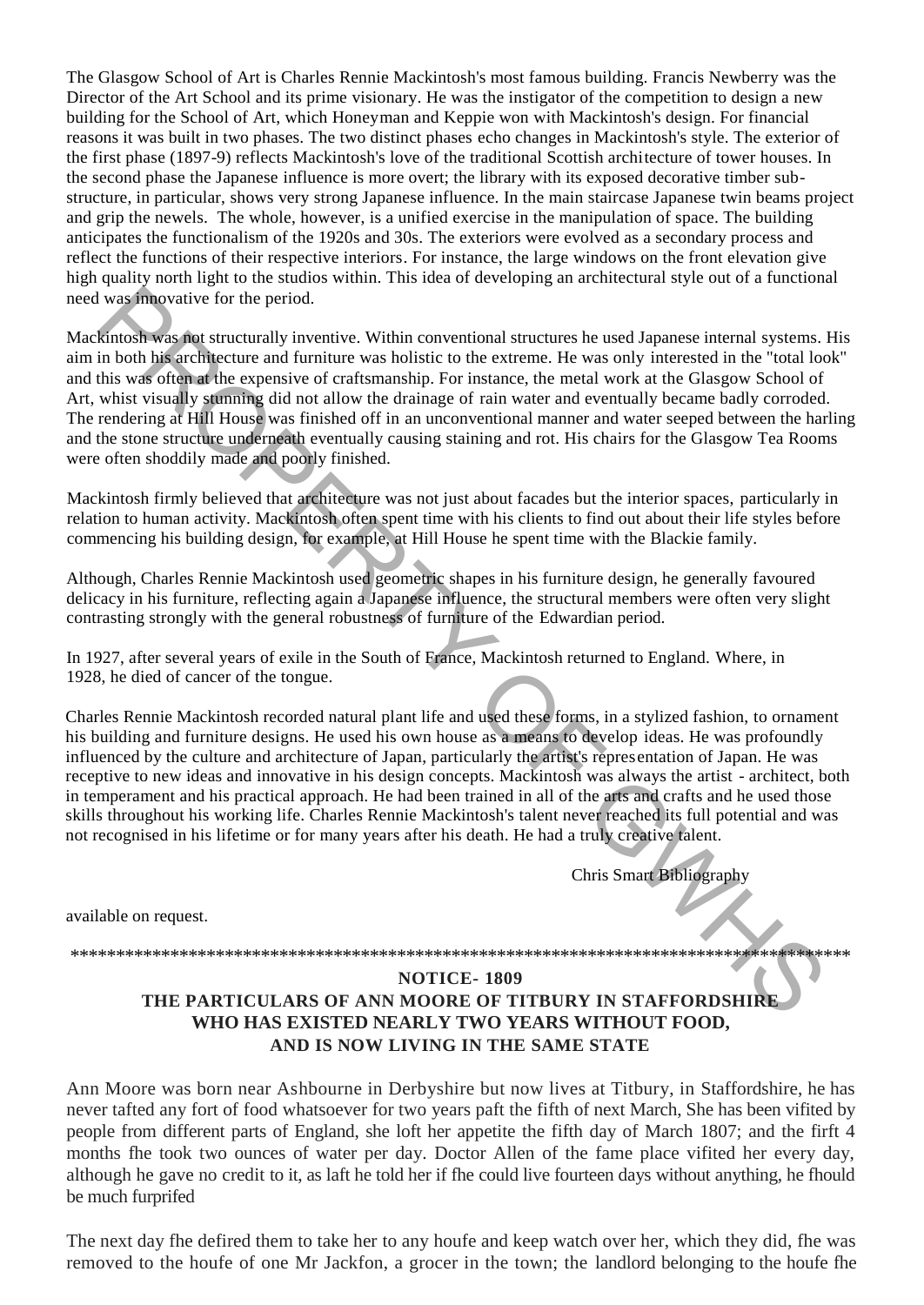lived in and two women watch over her by turns, four hours each for fourteen days and the expense of the surgeons that vifited her, and at the expiration of fourteen days, every one made an oath that fhe never fwallowed any thing during that time, fhe then left off the water and only wet a small bit of rag in a drop of water in a tea cup, and wet her tongue with it twice a day She has done that even for twelve months, until laft October, when fhe was almoft fpent with draught, fhe then took about one ounce of water out of a fmall glafs which almost killed her, fhe could not fwallow it, her pafsage being dried up, all furgeons that come to fee her defired her never to attempt any thing more while fhe lives She has a defire to live till next March, till the two years expire, fhe looks remarkably well in the face although the body is dried up, her backbone and ftomach are contracted together.

There has been a painter down from London three different times to take her likenefs and is to attend at Christmas again, her cafe has appeared in moft Newspapers twelve months fince. She was married when fhe was about twenty, but never had any child by her hufband, which occafioned much unhappinefs between them, they parted about fifteen years ago, and he allowed her five fhillings a week, which he continued till fhe loft her appetite, and ever fince he allows her half a crown for a perfon to attend her, fhe has had a child fince by chance, a fine girl nowabout twelve years of age er last been a painter down from London three different times to take the itselectric and is to attered the mean the blue and the mean the mean of the mean the mean of the mean the mean of the mean and the mean of the mean

The houfe is crowded with people from all parts every day, from whom fhe receives many prefents, even Mr Jackfon attends every evening, and receives the money which is prefented to her, and which will be applied to rear and educate the child after her mothers death, except fo much per week that is allowed to the woman who looks after her and the child.

She is now 46 years of age and though fo reduced, appears likely to live fome years. Her faculties are all good, she keeps her bed conftantly but fits up and converfes with any body.

This account was received from her own mouth by William Davis She has no pain or sore about her.

### PRINTED BY J PARES, BELGRAVE GATE, LEICESTER PRICE ONE PENNY (LRO 11D56/11)

### \*\*\*\*\*\*\*\*\*\*\*\*\*\*\*\*\*\*\*\*\*\*\*\*\*\*\*\*\*\*\*\*\*\*\*\*\*\*\*\*\*\*\*\*\*\*\*\*\*\*\*\*\*\*\*\*\*\*\*\*\*\*\*\*\*\*\*\*\*\*\*\*\*\*\*\*\*\*\*\*\*\*\*\*

### **CONFESSION OF ANN MOORE 1813**

The Committee who have conducted the Investigation of the Case of Ann Moore, after an unremitting and assiduous course of examination, have discovered the imposture which she has practiced on the Public, and think it their Duty to publish this, her own Declaration and Confession thereof: -

"I, ANN MOORE, of tutbury, humbly asking Pardon of all persons whom I attempted to deceive and impose upon, and above all with the most unfeigned sorrow and contrition imploring the Divine Mercy and Forgiveness of that God whom I have so greatly offended, do most solemnly declare, that I have occasionally taken sustenance for the last six years."

Witness my hand this Fourth day of May 1813 ANN MOORE X Her mark

The above Declaration of Ann Moore was made before me, one of his Majesty's Justices of the Peace for the County of Stafford

THOMAS LISTER

Witness to the above Declaration and Signature of my Mother, Ann Moore MARY MOORE